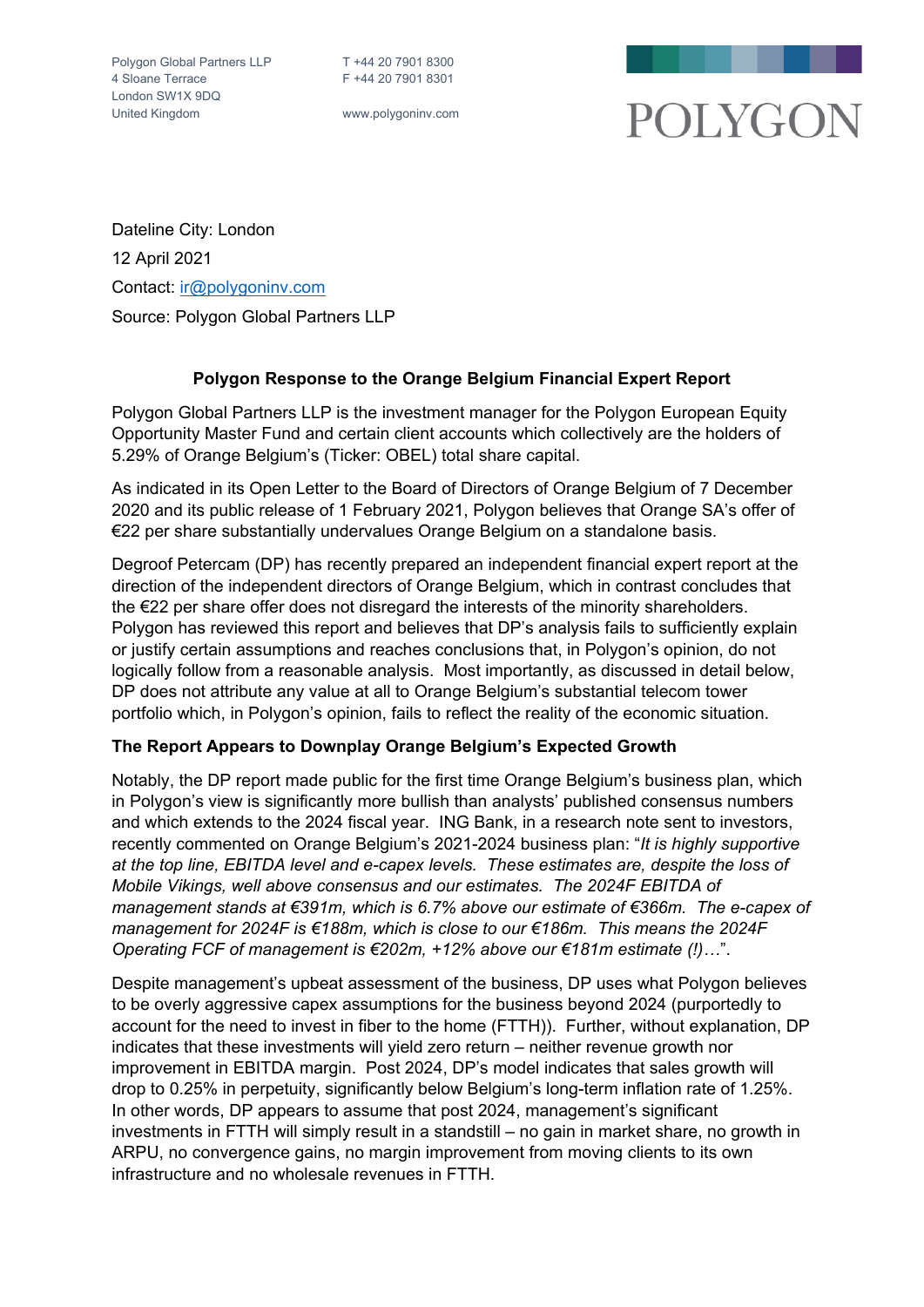

DP's assumption that Orange Belgium will gain no market share appears to stand in stark contrast to statements made by Xavier Pichon – the company's new CEO – who, in interviews with the Belgian press at the end of 2020, stated that he was targeting 25% market share in broadband in the coming years (up from 7.2% in 2020). Analysts generally also expect Orange Belgium to increase its market share in the medium term. ING, for example, expects Orange Belgium to reach 11% market share by 2025. Why, then, would DP seemingly fail to consider additional growth beyond 2024?

## **The Report Appears to Overplay Orange Belgium's Expected Costs**

DP has also assumed what Polygon views to be unrealistically high future spectrum acquisition costs. For instance, DP assumes that Orange Belgium's 5G spectrum auction costs will be €280 million. This assumption contrasts with the average cost per operator at the 2001 3G auction of €150 million and the average cost per operator at the 2013 4G auction of €120 million. DP also assumes that this €280 million will be payable in a single lump sum (despite the Belgian government generally allowing spectrum payments to be spread over the life of the spectrum). DP further assumes that this cost will be replicated every eight years – that is, that Orange Belgium will spend €36 million per annum on spectrum presumably in perpetuity. Finally, DP assumes that these annual expenditures would begin in 2027, barely five years after the initial auction.

Polygon finds it surprising that DP apparently attributes no benefit in sales growth or margin enhancement from this new spectrum. We believe that this is an unrealistic and overly pessimistic view of the European telecom landscape, which we do not believe is shared by analysts in their published research on European telecom companies. In effect, our view is that DP has treated these spectrum payments as an annual "tax" on the business.

## **Orange Belgium's Telecom Tower Portfolio — The Lost Picasso?**

Of particular note, DP's analysis attributes zero value to Orange Belgium's telecom tower portfolio, a key monetizable infrastructure asset on the company's balance sheet. DP supports this approach on a theory (or so it seems) that the towers are not currently for sale and thus Orange Belgium would not contribute them to the tower vehicle (TOTEM) announced by Orange SA in February of this year. DP goes on to say that, even if the towers were contributed to TOTEM, this would not create value which should be paid to minority shareholders.

The argument that an asset does not have value simply because its potential owner does not intend to sell it astounds Polygon. We liken the tower portfolio to a prized Picasso. If a neighbour offered to buy your house and its contents — including your Picasso — would you agree to discount the value of the Picasso to zero simply because your neighbour claims they do not have plans to sell it? The notion seems absurd. But, if Orange SA succeeds in its takeover bid at the current offer price, Orange Belgium's shareholders who tender in the offer will lose the value of the company's Picasso.

And it is a Picasso that Polygon believes Orange SA particularly covets. Orange SA has specifically articulated a value creation rationale for putting all of its French and Spanish towers into TOTEM. Tower companies currently trade at multiples of 15 to 20 times EV/EBITDA and DP is only valuing Orange Belgium at five times EV/EBITDA (which